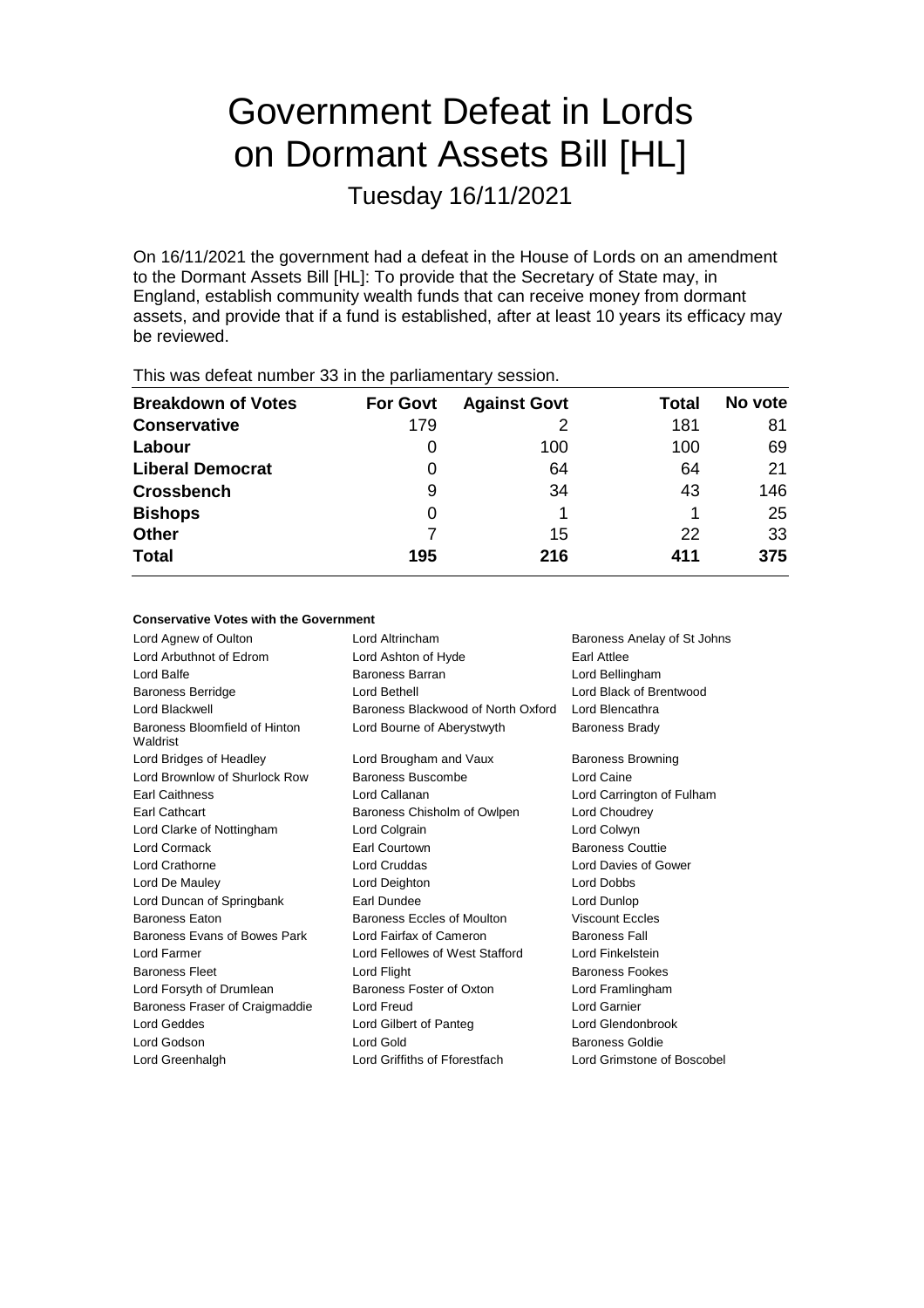Lord Hamilton of Epsom Lord Hannan of Kingsclere Lord Harlech Lord Haselhurst Lord Hayward Lord Henley Lord Holmes of Richmond Baroness Hooper Lord Horam Lord Howard of Rising **Lord Howard of Lympne** Earl Howe Lord Howell of Guildford Lord Hunt of Wirral Lord James of Blackheath Baroness Jenkin of Kennington Lord Jopling Lord Kamall Lord Keen of Elie **Lord King of Bridgwater** Lord Kirkham Lord Kirkhope of Harrogate Lord Lamont of Lerwick Lord Lancaster of Kimbolton Lord Lang of Monkton **Lord Lansley** Lord Lansley **Earl Leicester** Lord Leigh of Hurley **Lord Lexden** Lord Lexden **Lord Leader** Lord Lilley Earl Lindsay **Lord Lingfield** Baroness Manzoor Lord Marland Lord Marlesford Baroness McIntosh of Pickering Lord McLoughlin **Baroness Meyer** Baroness Meyer **Baroness Mobarik** Duke of Montrose Baroness Morris of Bolton Baroness Morrissey Lord Moylan Lord Moynihan Lord Naseby Lord Nash Baroness Neville-Jones Baroness Neville-Rolfe Baroness Nicholson of Winterbourne Baroness Noakes Lord Norton of Louth Lord Offord of Garvel Lord Parkinson of Whitley Bay Lord Patten Lord Pickles **Baroness Pidding** Lord Polak Lord Porter of Spalding Lord Price Lord Randall of Uxbridge Baroness Rawlings **Baroness Redfern** Lord Reay **Baroness Redfern** Viscount Ridley Lord Risby Lord Robathan Baroness Rock **Baroness Sanderson of Welton** Lord Sandhurst Lord Sarfraz **Lord Sassoon** Baroness Sater Baroness Scott of Bybrook Baroness Seccombe Lord Selkirk of Douglas Lord Sharpe of Epsom Lord Sheikh Baroness Shephard of Northwold Lord Sherbourne of Didsbury Lord Shinkwin **Earl Shrewsbury** Earl Shrewsbury Lord Smith of Hindhead Lord Spencer of Alresford Baroness Stedman-Scott Lord Stewart of Dirleton Baroness Stowell of Beeston Lord Strathclyde Baroness Sugg **Lord Suri Lord Suri Lord Suri Lord Swinfen** Lord Taylor of Holbeach Viscount Trenchard Lord True Lord Tugendhat **Lord Vaizey of Didcot** Baroness Vere of Norbiton Lord Wei Lord Wharton of Yarm Lord Whitby Lord Willetts **Baroness Williams of Trafford** Lord Wolfson of Tredegar Lord Young of Cookham Viscount Younger of Leckie

Lord Hill of Oareford Baroness Hodgson of Abinger

### **Conservative Votes against the Government**

Lord Goodlad Lord Hodgson of Astley Abbotts

### **Labour Votes with the Government**

- **Labour Votes against the Government** Baroness Adams of Craigielea Lord Adonis Lord Anderson of Swansea Baroness Armstrong of Hill Top Lord Bassam of Brighton Lord Berkeley Baroness Blake of Leeds Lord Blunkett Lord Boateng Lord Boateng Lord Bradley Lord Brooke of Alverthorpe Lord Browne of Ladyton Baroness Bryan of Partick Lord Campbell-Savours Lord Carter of Coles Baroness Chakrabarti **Viscount Chandos** Baroness Chapman of Darlington Lord Clark of Windermere Lord Coaker Lord Collins of Highbury Lord Cunningham of Felling **Lord Davies of Brixton** Baroness Donaghy Baroness Drake Lord Dubs Lord Elder Lord Falconer of Thoroton Lord Faulkner of Worcester Lord Foulkes of Cumnock Baroness Gale Lord Glasman Lord Grocott Viscount Hanworth **Lord Harris of Haringey** Baroness Hayman of Ullock Baroness Hayter of Kentish Town Baroness Healy of Primrose Hill Baroness Henig Lord Hollick Lord Howarth of Newport Lord Hunt of Kings Heath
	-
-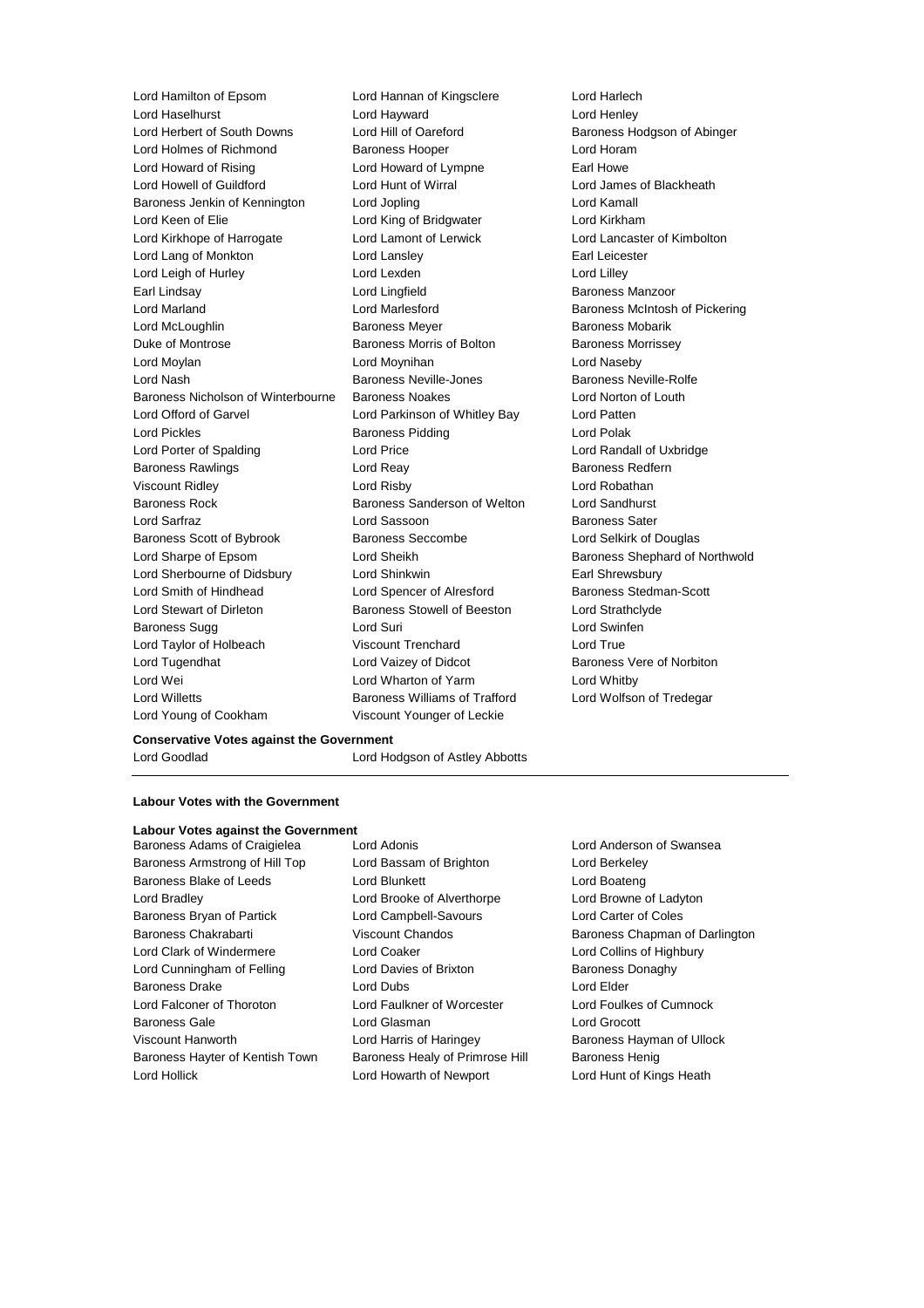Lord Jordan Lord Kennedy of Southwark Lord Khan of Burnley Lord Knight of Weymouth Baroness Lawrence of Clarendon Lord Layard Lord Lennie **Lord Levy** Lord Levy **Baroness Liddell of Coatdyke** Lord Liddle Lord Lipsey Baroness Lister of Burtersett Lord Maxton **Lord McAvoy Consumers** Baroness McDonagh Baroness McIntosh of Hudnall Lord McNicol of West Kilbride Lord Morgan Baroness Morris of Yardley **Baroness Osamor** Charoness Osamor Baroness Pitkeathley **Lord Ponsonby of Shulbrede** Baroness Primarolo<br>Baroness Prosser Baroness Ramsay of Cartvale Baroness Rebuck Lord Reid of Cardowan Baroness Ritchie of Downpatrick Lord Robertson of Port Ellen Lord Rooker Lord Rosser Baroness Royall of Blaisdon Lord Sawyer **Baroness Sherlock** Lord Sikka Baroness Smith of Basildon **Lord Snape Communist Communist Standard Stansgate** Viscount Stansgate Lord Stevenson of Balmacara Baroness Thornton Lord Tomlinson Lord Touhig **Lord Triesman** Lord Triesman **Lord Tunnicliffe** Lord Turnberg Lord Watson of Invergowrie Lord Watts Baroness Wheeler **Baroness Whitaker** Lord Whitty Baroness Wilcox of Newport Lord Wood of Anfield Baroness Young of Old Scone Lord Young of Norwood Green

Baroness Jay of Paddington Baroness Jones of Whitchurch Lord Jones Baroness Ramsay of Cartvale Baroness Rebuck

### **Liberal Democrat Votes with the Government**

## **Liberal Democrat Votes against the Government**

Baroness Barker **Lord Beith** Baroness Bonham-Carter of Yarnbury Baroness Bowles of Berkhamsted Lord Bradshaw **Baroness Brinton** Lord Bruce of Bennachie Lord Burnett Lord Campbell of Pittenweem Lord Chidgey Lord Clement-Jones Baroness Doocey Baroness Featherstone Lord Foster of Bath Lord Fox Baroness Garden of Frognal Lord German Lord Goddard of Stockport Baroness Grender **Baroness Hamwee** Baroness Humphreys Lord Hussain **Baroness Hussein-Ece** Baroness Jolly Lord Jones of Cheltenham Baroness Kramer Lord Marks of Henley-on-Thames Lord Newby Baroness Northover Lord Oates Lord Paddick **Lord Palmer of Childs Hill Baroness Parminter** Baroness Pinnock **Lord Purvis of Tweed** Baroness Randerson Lord Razzall Lord Redesdale Lord Rennard Baroness Scott of Needham Market Lord Sharkey **Baroness Sheehan** Lord Shipley Baroness Smith of Newnham Lord Stephen Lord Stoneham of Droxford Lord Storey Lord Strasburger Lord Stunell **Baroness Suttie Lord Taverne** Lord Teverson Baroness Thomas of Winchester Lord Thomas of Gresford Baroness Thornhill **Same Control Control Viscount Thurso** Correspondent Lord Tope Baroness Tyler of Enfield **Lord Wallace of Saltaire** Baroness Walmsley Lord Willis of Knaresborough

Lord Allan of Hallam

#### **Crossbench Votes with the Government**

**Crossbench Votes against the Government** Lord Janvrin **Earl Kinnoull** Lord Judge **Earl Kinnoull** Lord Londesborough Lord Stirrup Lord Vaux of Harrowden Lord Aberdare Lord Alton of Liverpool Lord Best Lord Bichard Baroness Bull Baroness Butler-Sloss Lord Chartres **Earl Clancarty** Earl Clancarty **Baroness Cox** 

Lord Brown of Eaton-under-Heywood Viscount Craigavon Lord Fowler